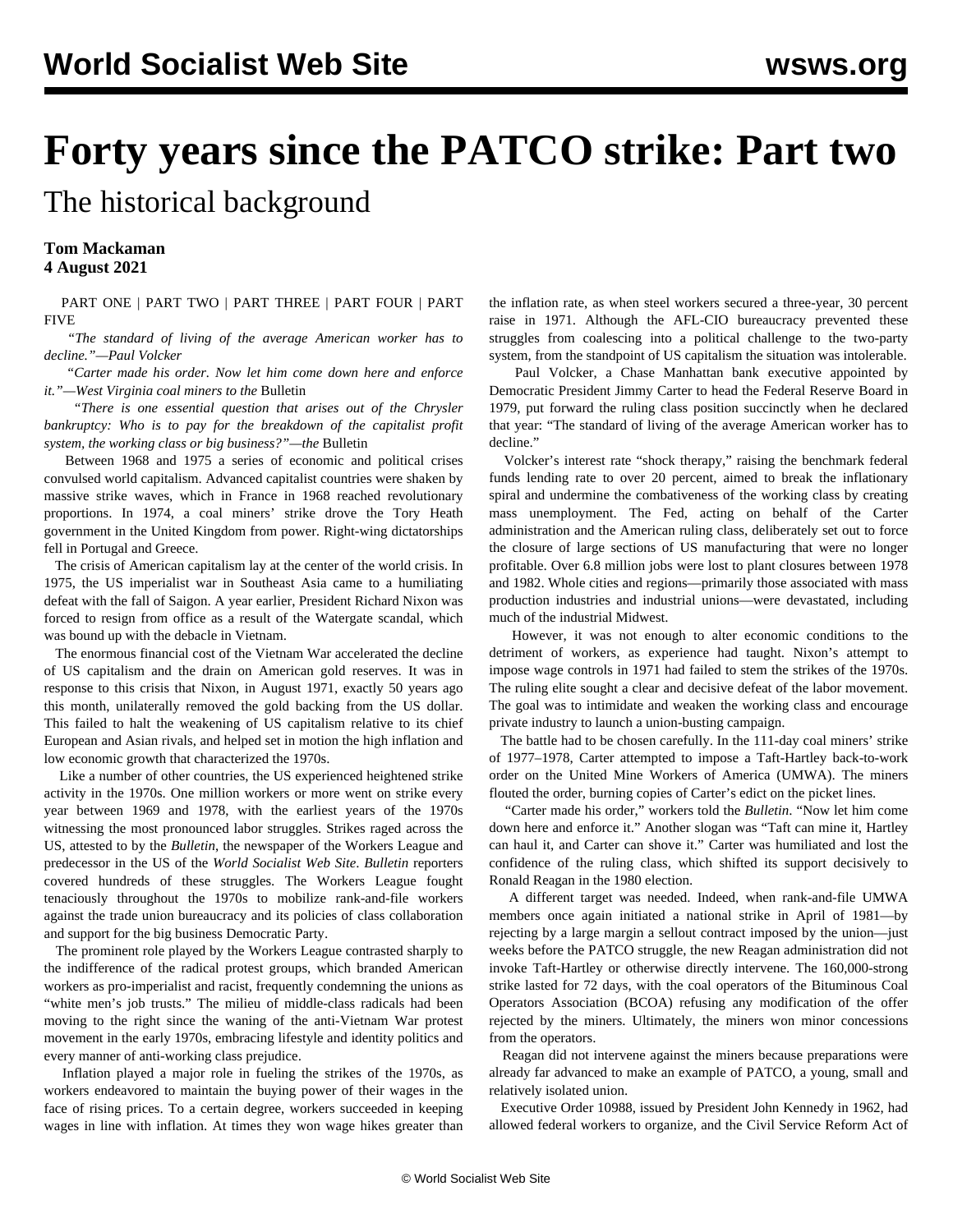1978 had granted them collective bargaining rights. Until 1968, air traffic controllers belonged to a toothless grouping called the National Association of Government Employees (NAGE). In that explosive year, a handful of workers, fed up with poor working conditions and the NAGE's inability to redress them, founded PATCO. Local slowdowns and sickouts demonstrated the new organization's potential strength, and in March 1970—simultaneous with a massive wildcat strike of US postal workers—PATCO staged a one-month sick-out.

 By 1976, PATCO had achieved the greatest union density of any union in the federal sector. Its 13,681 members comprised 85 percent of the eligible workforce. Most PATCO members had military backgrounds, and prior to that, working class backgrounds. Joseph McCartin, a historian of the 1981 strike, found that many strike leaders' fathers had been members of unions, and that as youth they had experienced strikes. [1]

 In the preceding years, a whole series of technological innovations, dependent on advancing computer technology, were deployed by the Federal Aviation Authority and mastered by air traffic controllers. These collectively made air travel safer. They potentially reduced the demand for air traffic control labor per flight, but they did not make the job simpler. The controllers were necessary for the deployment and refinement of the new technologies. Computer systems frequently crashed—6,651 times in 1979 alone. [2]

 Air traffic control was, and is, one of the most difficult and high-stress jobs in the world. At any moment, a single air traffic controller may be responsible for dozens of flights carrying thousands of passengers coming and going from multiple trajectories, in airplanes with differing speed capabilities, and each operating on its own timetable. These flights may be operating over tens or hundreds of thousands of square miles in vastly different weather patterns and above totally different infrastructure. It is an extraordinarily technical field.

 One scholar of the profession has referred to the job as "threedimensional chess game," citing a summary of the controllers' work by *Smithsonian* magazine: "Controllers use the analytical talents of a chess grand master, the mental calculations of a mathematician and the terse language of a police dispatcher. They're taught to perform their jobs with the cool assurance of a bullfighter." [3]

 Airline deregulation, driven by President Jimmy Carter and Senator Edward Kennedy, both Democrats, undermined the point-to-point system of air traffic. This was replaced by the hub-and-spoke system, greatly increasingly the workplace stress of controllers at "hub" airports. Simultaneously with increased stress and workload, the air traffic controllers saw their wages eroded by the inflation of the 1970s. Overall, federal workers saw a 3.1 percent decline in real terms each year from 1973 to 1981. [4]

 Before the 1976 presidential election, PATCO had sought to trade a political endorsement of Republican Gerald Ford for more favorable treatment. Rebuffed, it endorsed Carter in 1976. But Carter only made conditions worse, with controllers seeing the erosion of early retirement along with a decline in real wages. In early 1980, the Carter administration began to make elaborate plans for dealing with the air traffic controllers union. PATCO was aware that Carter was singling it out, and, for this reason, endorsed Reagan for the presidency after the latter assured the union that he would respond to its grievances.

 "You can rest assured," Reagan wrote to PATCO President Robert Poli just before the 1980 election, "that if I am elected president, I will take whatever steps are necessary to provide our air traffic controllers with the most modern equipment available and to adjust staff levels and work days so that they are commensurate with achieving a maximum degree of public safety."

Reagan, of course, was lying.

 But the Carter-Reagan plans for PATCO could not have been achieved without the complicity of "organized labor." The unions had already made it clear over the course of the 1970s that they would not mount a serious struggle against union-busting or wage-cutting. They did so through their commitment to, and increasingly active involvement in, various schemes to secure American competitiveness. In this regard, the Chrysler bailout of 1979 was a landmark.

 The United Auto Workers (UAW), then one of the most powerful unions in the US, signed off on wage and benefit concessions in order to secure a government loan to keep Chrysler from going bankrupt. The UAW told workers that this was a one-time give-back to the company, made necessary by extraordinary circumstances, and that the workers' sacrifice would return the company to profitability, after which the lost pay would be returned. As the Workers League warned at the time, the betrayal carried out by the UAW at Chrysler was the beginning of a policy of concessions, which have escalated ever since.

 The *Bulletin* wrote in 1979: "There is one essential question that arises out of the Chrysler bankruptcy: Who is to pay for the breakdown of the capitalist profit system, the working class or big business? The answer of big business, the banks, the Democrats, the Carter administration and the UAW bureaucracy is, of course, the working class."

 The Carter administration's role in pushing through the Chrysler bailout on the backs of the autoworkers laid bare the fact that the Democratic Party could not be pressured to secure the interests of workers. Its liberal wing, headed by Senator Edward Kennedy of Massachusetts, played a critical role in the rollback of wages and conditions. It was Kennedy who led the push for the deregulation of the trucking and airline industries, the consequences of which contributed to driving the PATCO workers into struggle.

 Carter administration officials later publicly took credit for the PATCO union-busting operation. The plan was devised in early 1980 by Langhorne M. Bond, Carter's appointee to head the FAA, and Clark H. Onstad, chief counsel to the FAA and also a Carter appointee. As early as 1978, Onstad began to work up plans for criminalizing a PATCO strike in discussions with Philip B. Heymann, Carter's assistant attorney general in charge of the Criminal Division of the Justice Department.

 The speed with which the FAA brought in replacement controllers under Reagan stands as a testament to these advanced preparations. At the beginning of the strike, the FAA academy in Oklahoma City suddenly increased its cohort from the typical class size of 70 to 1,400. Ray Van Vuren, director of operations for the FAA, said during the strike, "I knew we had too many (controllers) even before the strike, but it was impracticable to attempt to streamline the controller force because of expected resistance from the union." If the controllers had not gone on strike, they would have faced as many as 3,000 layoffs.

 "Incredibly detailed planning [went] on for more than a year because we just knew the strike was going to happen," Onstad told the *New York Times* in the midst of the strike. The *Times* remarked, "Reagan administration officials enthusiastically polished and put into effect the plans first drafted in the Carter Administration."

 These schemes cannot be explained on a purely fiscal basis. As PATCO workers noted, there would be enormous costs associated with training thousands of new controllers, to say nothing of the damage to the economy resulting from the inevitable restriction of commercial flights. The Reagan administration wound up paying some \$2 billion just for the training of new controllers.

 The grievances of the controllers, who were generally portrayed in the media as privileged, pampered and arrogant, involved genuine safety concerns for fliers. It is true that PATCO controllers were paid more than most US workers. The median salary for a journeyman controller at a busy airport was \$32,000. At busy facilities, with overtime, controllers could earn up to \$56,000. [5] But they performed difficult, complex, and highly stressful work that carried immense responsibilities for the lives and safety of others.